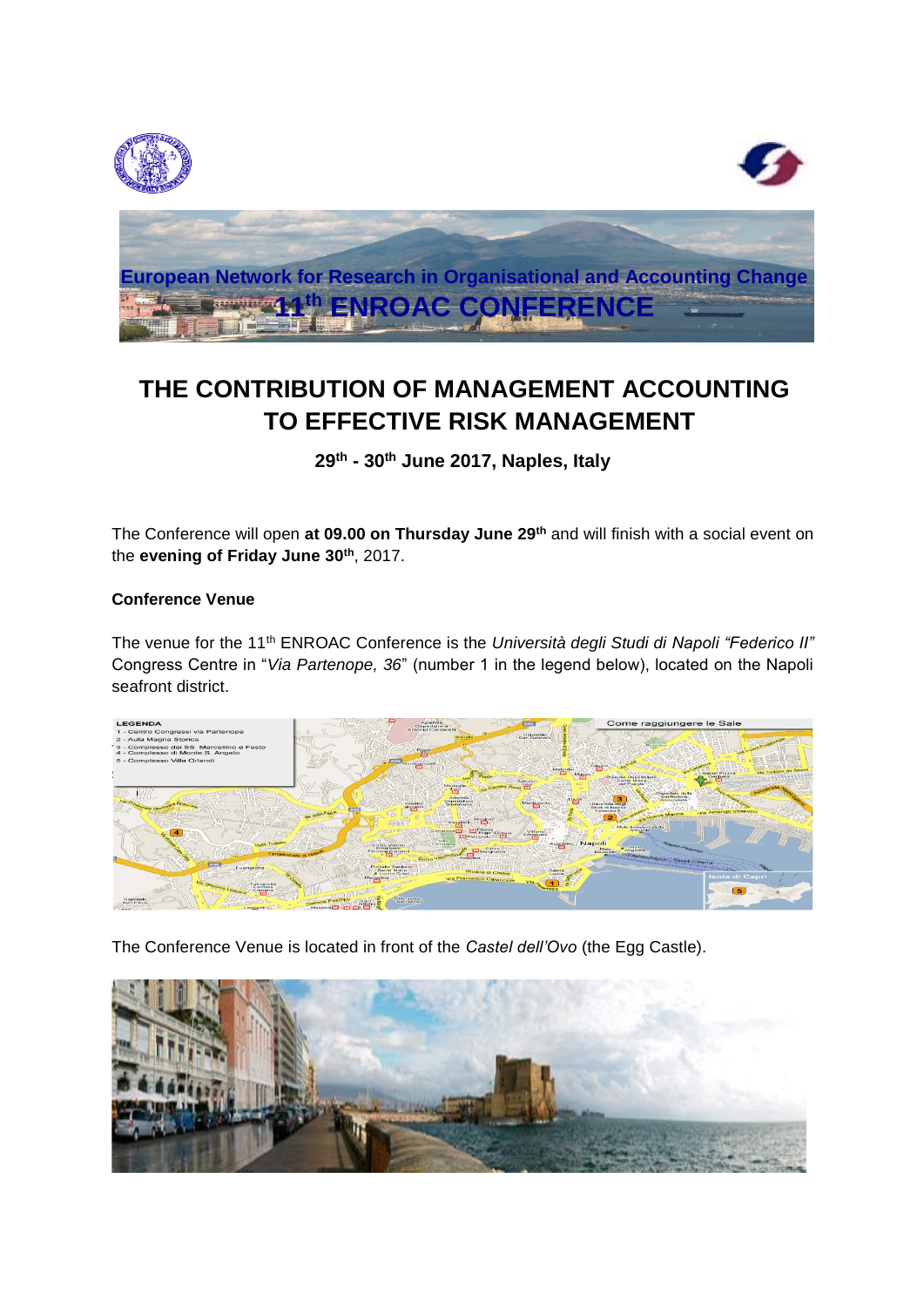## **About Naples**

Naples is known for its rich history, art, culture, architecture, music and gastronomy, playing an important role in the country's history throughout much of its existence, which began more than 2,800 years ago. Naples is located halfway between two volcanic areas, the volcano Mount Vesuvius and the Phlegraean Fields, sitting on the coast by the Gulf of Naples.

Founded in the 8<sup>th</sup> century BC, as a Greek colony, under the name of Parthenope, and later Neapolis (New City), Naples is one of the oldest cities in the world, and it held an important role in Magna Graecia.

When the city became part of the Roman Republic in the central province of the Empire, it developed even more as a major cultural centre (Virgil is one of the symbol of the political and cultural freedom of Naples). The city has seen a multitude of civilizations from foreign occupiers, each leaving their mark: now the historic city centre is listed by UNESCO as a World Heritage Site. Naples was pre-eminently the capital city of a kingdom which bore its name from 1282 until 1816 in the form of the Kingdom of Naples, then in union with Sicily (it was the capital of the Two Sicilies until the Italian unification). Naples has profoundly influenced many areas of Europe and beyond.

Naples is also synonymous with pizza, which originated in the city. A strong part of Neapolitan culture which has had wide reaching effects is music, including the invention of the romantic guitar and the mandolin as well as strong contributions to opera and folk traditions. There are popular characters and figures who have come to symbolise Naples; these include the patron saint of the city Januarius, Pulcinella, and the Sirens from the epic Greek poem the Odyssey.

Naples always offers its best to visitors with its unparalleled beauty and its top - level hospitality. It is a surprising city where there is always something to discover, no matter how long you have known it. If there is enough time, also the surrounding areas are worth visiting!

The islands of Procida, Capri and Ischia can all be reached quickly by hydrofoils and ferries. Sorrento and the Amalfi Coast are situated in the south of Naples and are easily accessible by car or by bus. The Roman ruins of Pompeii, Herculaneum and Stabiae (destroyed in the 79 AD eruption of Vesuvius) are also nearby. Moreover, Naples is near the amazing volcanic area known as the Campi Flegrei and the port towns of Pozzuoli and Baia, which were part of the vast Roman naval facility, Portus Julius.

## **Travel information**

## *By Plane*

The major European cities have direct flights to Naples' Capodichino Airport (www.gesac.it). Intercontinental flights fly to Rome Fiumicino.

## *By Train.*

Trenitalia (www.trenitalia.it) provides train-links from all over Italy to Napoli Centrale station.

## *By Bus.*

SITA (www.sitasudtrasporti.it) buses link Naples to many Italian cities and to Germany.

## *By Car.*

The main motorway links are the A1 from the centre-north, the A3 and the A16 from southern Italy.

## *By Sea.*

Disembark at the Angioino pier in Naples port, the departure point for Italian and international cruises.